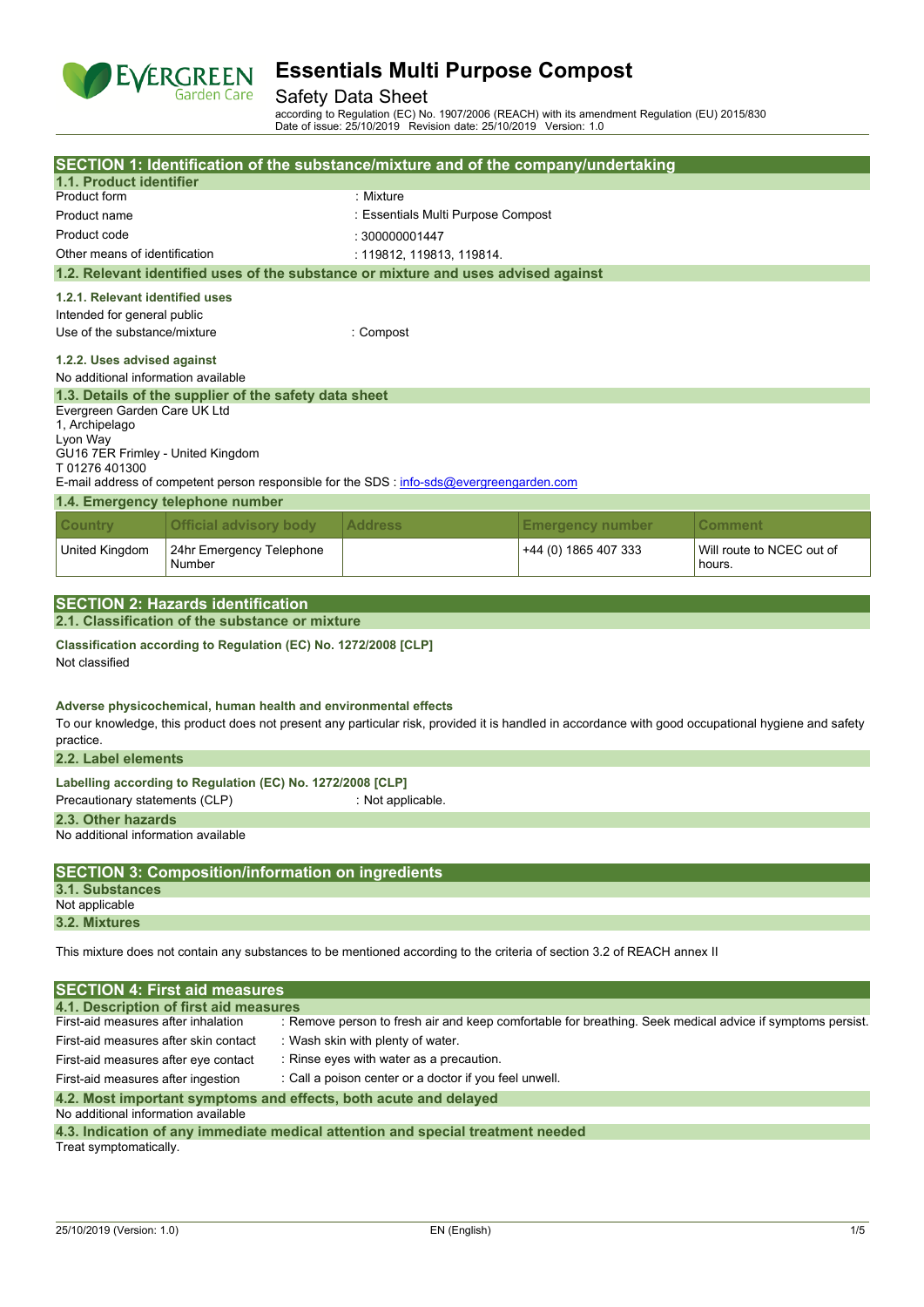## Safety Data Sheet

according to Regulation (EC) No. 1907/2006 (REACH) with its amendment Regulation (EU) 2015/830

| according to regulation (EO) NO. 1907/2000 (NEAOH) With its americanent regulation (EO) 2019/000 |                                                                                                                                                                |
|--------------------------------------------------------------------------------------------------|----------------------------------------------------------------------------------------------------------------------------------------------------------------|
| <b>SECTION 5: Firefighting measures</b>                                                          |                                                                                                                                                                |
| 5.1. Extinguishing media<br>Suitable extinguishing media                                         | : Water spray. Dry powder. Foam.                                                                                                                               |
| 5.2. Special hazards arising from the substance or mixture                                       |                                                                                                                                                                |
| Hazardous decomposition products in case of fire                                                 | : Toxic fumes may be released.                                                                                                                                 |
| 5.3. Advice for firefighters                                                                     |                                                                                                                                                                |
| Protection during firefighting                                                                   | : Do not attempt to take action without suitable protective equipment. Self-contained<br>breathing apparatus. Complete protective clothing.                    |
| <b>SECTION 6: Accidental release measures</b>                                                    |                                                                                                                                                                |
| 6.1. Personal precautions, protective equipment and emergency procedures                         |                                                                                                                                                                |
| 6.1.1. For non-emergency personnel                                                               |                                                                                                                                                                |
| <b>Emergency procedures</b>                                                                      | : Ventilate spillage area.                                                                                                                                     |
| 6.1.2. For emergency responders                                                                  |                                                                                                                                                                |
| Protective equipment                                                                             | : Do not attempt to take action without suitable protective equipment. For further information<br>refer to section 8: "Exposure controls/personal protection". |
| <b>6.2. Environmental precautions</b>                                                            |                                                                                                                                                                |
| Avoid release to the environment.<br>6.3. Methods and material for containment and cleaning up   |                                                                                                                                                                |
| Methods for cleaning up                                                                          | : Sweep up or mechanically recover the product. Avoid dust formation.                                                                                          |
| Other information                                                                                | : Store labeled containers for disposal. Dispose of materials or solid residues at an authorized site.                                                         |
| 6.4. Reference to other sections<br>For further information refer to section 13.                 |                                                                                                                                                                |
| <b>SECTION 7: Handling and storage</b>                                                           |                                                                                                                                                                |
| 7.1. Precautions for safe handling                                                               |                                                                                                                                                                |
| Precautions for safe handling                                                                    | : Ensure good ventilation of the work station. Wear personal protective equipment.                                                                             |
| Hygiene measures                                                                                 | : Do not eat, drink or smoke when using this product. Always wash hands after handling the<br>product.                                                         |
| 7.2. Conditions for safe storage, including any incompatibilities                                |                                                                                                                                                                |
| Storage conditions                                                                               | : Store in a dry, well-ventilated place. Keep cool.                                                                                                            |
| 7.3. Specific end use(s)<br>No additional information available                                  |                                                                                                                                                                |
| <b>SECTION 8: Exposure controls/personal protection</b>                                          |                                                                                                                                                                |
| 8.1. Control parameters                                                                          |                                                                                                                                                                |
| No additional information available                                                              |                                                                                                                                                                |
| 8.2. Exposure controls                                                                           |                                                                                                                                                                |
| Appropriate engineering controls:<br>Ensure good ventilation of the work station.                |                                                                                                                                                                |
|                                                                                                  |                                                                                                                                                                |
| Hand protection:                                                                                 |                                                                                                                                                                |
| Protective gloves                                                                                |                                                                                                                                                                |
| Eye protection:                                                                                  |                                                                                                                                                                |
| Safety glasses                                                                                   |                                                                                                                                                                |
| Skin and body protection:                                                                        |                                                                                                                                                                |
| Wear suitable protective clothing                                                                |                                                                                                                                                                |
| <b>Respiratory protection:</b>                                                                   |                                                                                                                                                                |
| In case of insufficient ventilation, wear suitable respiratory equipment                         |                                                                                                                                                                |
| Environmental exposure controls:<br>Avoid release to the environment.                            |                                                                                                                                                                |

| <b>SECTION 9: Physical and chemical properties</b>         |                  |  |  |  |
|------------------------------------------------------------|------------------|--|--|--|
| 9.1. Information on basic physical and chemical properties |                  |  |  |  |
| Physical state                                             | : Fibrous solid. |  |  |  |
| Colour                                                     | : Brown          |  |  |  |
| Odour                                                      | :Earthv          |  |  |  |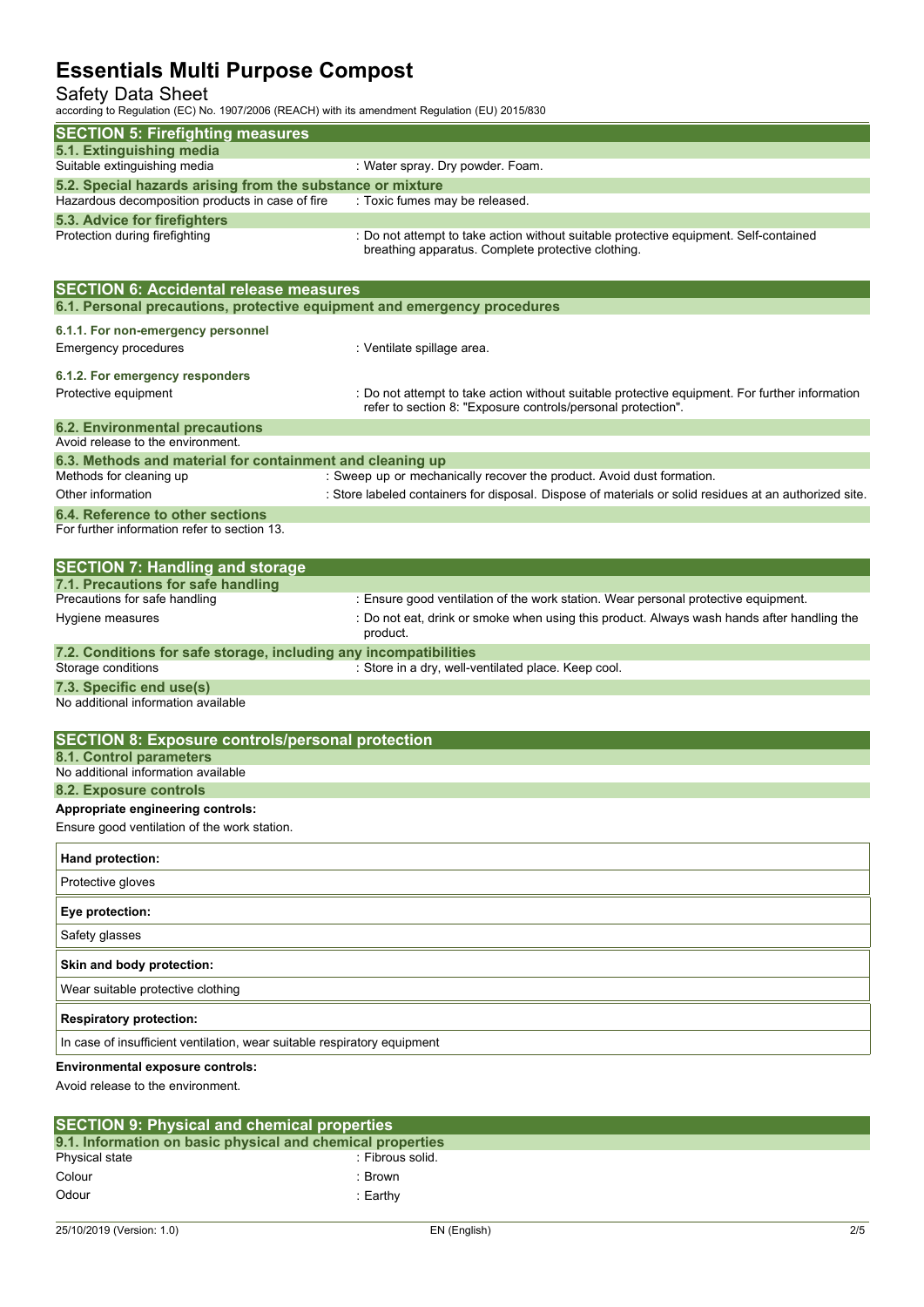## Safety Data Sheet

according to Regulation (EC) No. 1907/2006 (REACH) with its amendment Regulation (EU) 2015/830

| Odour threshold                            | : Not applicable    |
|--------------------------------------------|---------------------|
| pH                                         | :6.5                |
| Relative evaporation rate (butylacetate=1) | : Not applicable    |
| Melting point                              | : Not applicable    |
| Freezing point                             | : Not applicable    |
| Boiling point                              | : Not applicable    |
| Flash point                                | : No data available |
| Auto-ignition temperature                  | : No data available |
| Decomposition temperature                  | : No data available |
| Flammability (solid, gas)                  | : No data available |
| Vapour pressure                            | : Not applicable    |
| Relative vapour density at 20 °C           | : Not applicable    |
| Relative density                           | : 321kg/m3          |
| Solubility                                 | : Not applicable    |
| Log Pow                                    | : No data available |
| Viscosity, kinematic                       | : Not applicable    |
| Viscosity, dynamic                         | : Not applicable    |
| Explosive properties                       | : No data available |
| Oxidising properties                       | : No data available |
| <b>Explosion limits</b>                    | : Not applicable    |
| 9.2. Other information                     |                     |

No additional information available

| <b>SECTION 10: Stability and reactivity</b> |  |
|---------------------------------------------|--|
|---------------------------------------------|--|

|  |  | 10.1. Reactivity |  |
|--|--|------------------|--|
|  |  |                  |  |

| <b>IV.I. INGULIVILY</b>                                                            |
|------------------------------------------------------------------------------------|
| The product is non-reactive under normal conditions of use, storage and transport. |
| 10.2. Chemical stability                                                           |
| Stable under normal conditions.                                                    |
| 10.3. Possibility of hazardous reactions                                           |
| No dangerous reactions known under normal conditions of use.                       |
| 10.4. Conditions to avoid                                                          |
| None under recommended storage and handling conditions (see section 7).            |
| 10.5. Incompatible materials                                                       |
| No additional information available                                                |
| 10.6. Hazardous decomposition products                                             |

Under normal conditions of storage and use, hazardous decomposition products should not be produced.

| <b>SECTION 11: Toxicological information</b> |                  |  |
|----------------------------------------------|------------------|--|
| 11.1. Information on toxicological effects   |                  |  |
| Acute toxicity (oral)                        | : Not classified |  |
| Acute toxicity (dermal)                      | : Not classified |  |
| Acute toxicity (inhalation)                  | : Not classified |  |
| Skin corrosion/irritation                    | : Not classified |  |
| Serious eye damage/irritation                | : Not classified |  |
| Respiratory or skin sensitisation            | : Not classified |  |
| Germ cell mutagenicity                       | : Not classified |  |
| Carcinogenicity                              | : Not classified |  |
| Reproductive toxicity                        | : Not classified |  |
| STOT-single exposure                         | : Not classified |  |
| STOT-repeated exposure                       | : Not classified |  |
| Aspiration hazard                            | : Not classified |  |
|                                              |                  |  |
| <b>SECTION 12: Ecological information</b>    |                  |  |

| <b>SECTION 12: ECOlogical Information</b> |                                                                                                                            |
|-------------------------------------------|----------------------------------------------------------------------------------------------------------------------------|
| 12.1. Toxicity                            |                                                                                                                            |
| Ecology - general                         | : The product is not considered harmful to aquatic organisms nor to cause long-term<br>adverse effects in the environment. |
| Acute aguatic toxicity                    | : Not classified                                                                                                           |
| Chronic aquatic toxicity                  | : Not classified                                                                                                           |
|                                           |                                                                                                                            |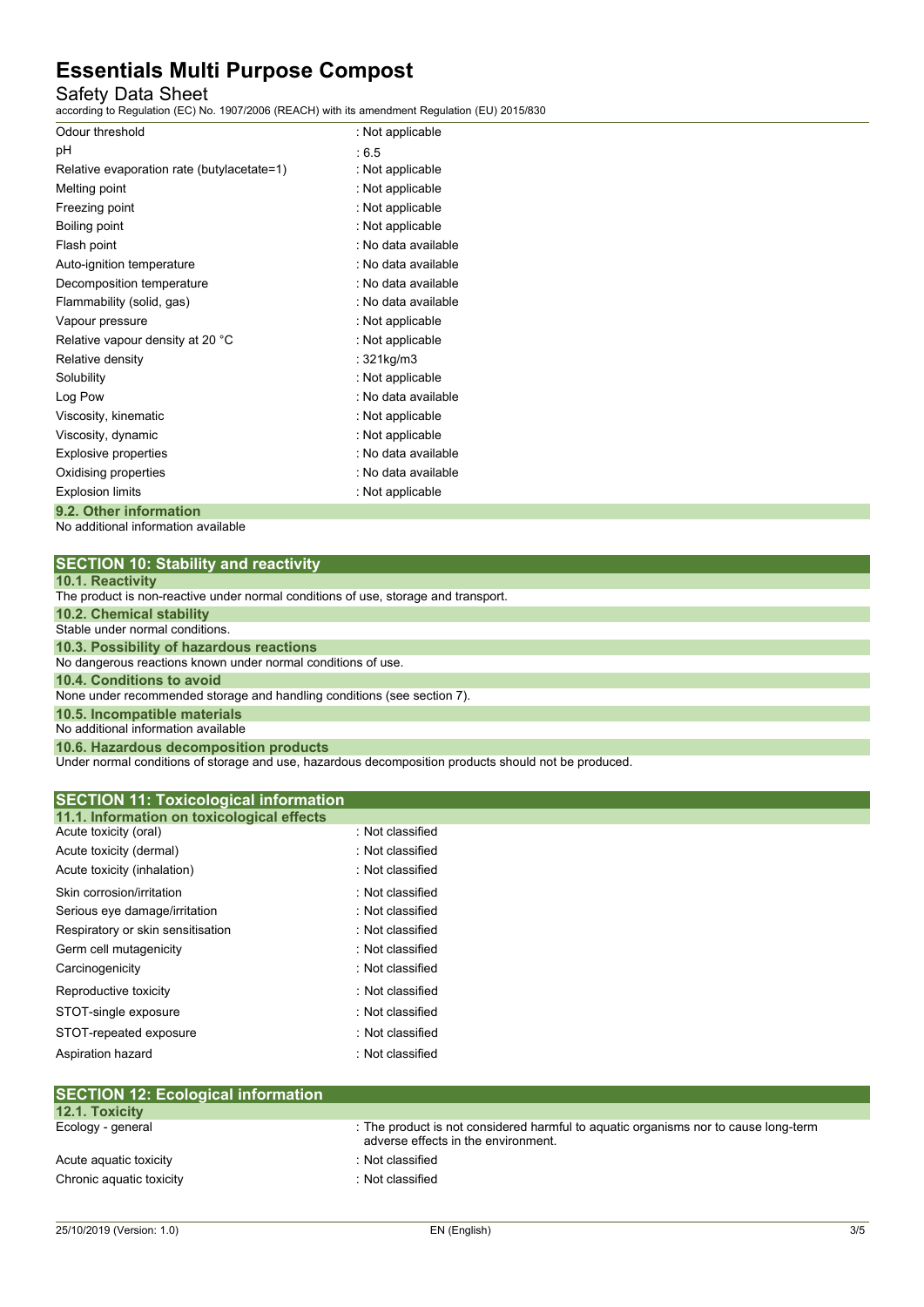## Safety Data Sheet

according to Regulation (EC) No. 1907/2006 (REACH) with its amendment Regulation (EU) 2015/830

| 12.2. Persistence and degradability      |
|------------------------------------------|
| No additional information available      |
| 12.3. Bioaccumulative potential          |
| No additional information available      |
| 12.4. Mobility in soil                   |
| No additional information available      |
| 12.5. Results of PBT and vPvB assessment |
| No additional information available      |
| 12.6. Other adverse effects              |
| No additional information available      |
|                                          |

### **SECTION 13: Disposal considerations**

**13.1. Waste treatment methods**

: Do not contaminate water with the product or its container.

Dispose of contents/container in accordance with licensed collector's sorting instructions. Packaging may be recycled, if local facilities permit.

| <b>SECTION 14: Transport information</b> |                                                  |                |                |                |  |  |  |  |
|------------------------------------------|--------------------------------------------------|----------------|----------------|----------------|--|--|--|--|
|                                          | In accordance with ADR / RID / IMDG / IATA / ADN |                |                |                |  |  |  |  |
| <b>ADR</b>                               | <b>IMDG</b>                                      | <b>IATA</b>    | <b>ADN</b>     | <b>RID</b>     |  |  |  |  |
| 14.1. UN number                          |                                                  |                |                |                |  |  |  |  |
| Not applicable                           | Not applicable                                   | Not applicable | Not applicable | Not applicable |  |  |  |  |
| 14.2. UN proper shipping name            |                                                  |                |                |                |  |  |  |  |
| Not applicable                           | Not applicable                                   | Not applicable | Not applicable | Not applicable |  |  |  |  |
|                                          | 14.3. Transport hazard class(es)                 |                |                |                |  |  |  |  |
| Not applicable                           | Not applicable                                   | Not applicable | Not applicable | Not applicable |  |  |  |  |
| 14.4. Packing group                      |                                                  |                |                |                |  |  |  |  |
| Not applicable                           | Not applicable                                   | Not applicable | Not applicable | Not applicable |  |  |  |  |
| <b>14.5. Environmental hazards</b>       |                                                  |                |                |                |  |  |  |  |
| Not applicable                           | Not applicable                                   | Not applicable | Not applicable | Not applicable |  |  |  |  |

No supplementary information available

### **14.6. Special precautions for user**

**Overland transport:** Not applicable **Transport by sea:** Not applicable **Air transport:** Not applicable **Inland waterway transport:** Not applicable **Rail.transport:** Not applicable

#### **14.7. Transport in bulk according to Annex II of Marpol and the IBC Code** Not applicable

## **SECTION 15: Regulatory information**

**15.1. Safety, health and environmental regulations/legislation specific for the substance or mixture**

### **15.1.1. EU-Regulations**

Contains no REACH substances with Annex XVII restrictions

Contains no substance on the REACH candidate list

Contains no REACH Annex XIV substances

Contains no substance subject to REGULATION (EU) No 649/2012 OF THE EUROPEAN PARLIAMENT AND OF THE COUNCIL of 4 July 2012 concerning the export and import of hazardous chemicals.

Substance(s) are not subject to Regulation (EC) No 850/2004 of the European Parliament and of the Council of 29 April 2004 on persistent organic pollutants and amending Directive 79/117/EEC.